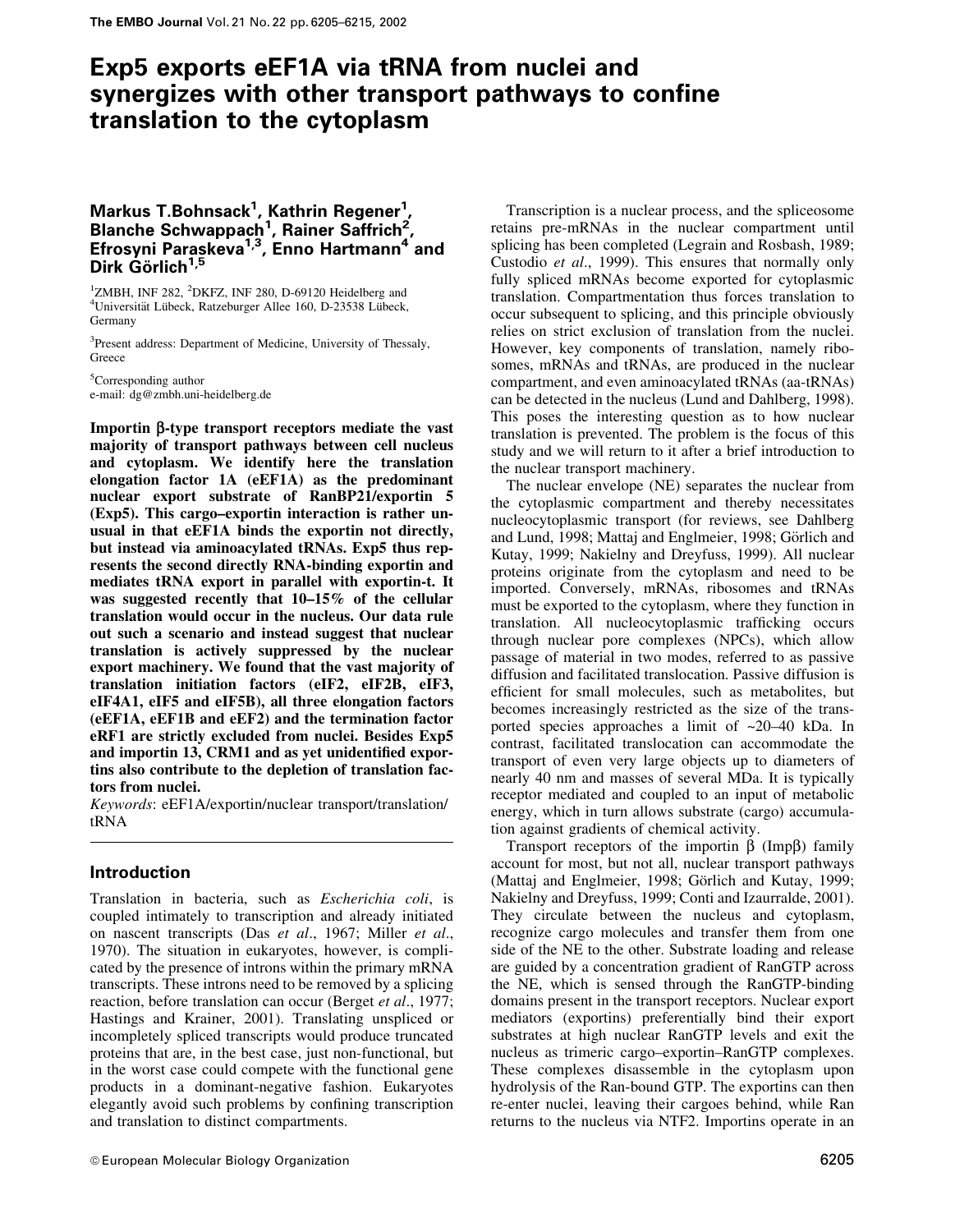

Fig. 1. (A) Identification of the eEF1A-tRNA complex as a putative export substrate for Exp5. A cytosolic extract from HeLa cells was depleted of endogenous nuclear transport receptors and 500 µl aliquots were then each supplemented with a single nuclear transport receptor (1 µM) as indicated. Export complexes were formed with 2 µM zz-tagged RanGTP (GTPase-deficient RanQ69L mutant) and purified with IgG-Sepharose. Analysis was by SDS-PAGE followed by Coomassie staining. The load of the bound fractions corresponds to 40 times that of the starting material. With Exp5, a stoichiometric 50 kDa band was recovered and identified by peptide fingerprinting as eEF1A. (B) Export complexes were formed with the indicated transport receptors as in (A), but analysis was by immunoblotting with antibodies against the indicated nuclear export substrates or by ethidium bromide staining for tRNA (10% polyacrylamide gel). Note, eEF1A interacts with Exp5, but not with any of the other established export mediators. tRNA was retrieved specifically with both, Exp-t (ExpT) and Exp5. 'Imp', importin; 'Exp', exportin; 'Trn', transportin; and 'Snp', snurportin 1. (C) Binding of a HeLa extract to zz-tagged Exp5 in the absence or presence of 5 µM RanQ69L (GTP).

exactly converse manner to exportins. They recruit cargo molecules at low RanGTP levels in the cytoplasm and release them upon RanGTP binding in the nucleus.

The superfamily of  $Imp\beta$ -type transport receptors comprises >20 family members in higher eukaryotes, and the elucidation of their cellular functions has been a major goal in the field. At least 10 family members (importins  $\beta$ , 4, 5, 7, 8, 9, 11 and 13 as well as transportins 1 and SR) function in import (for reviews, see Mattaj and Englmeier, 1998; Strom and Weis, 2001; Görlich and Jäkel, 2002). Most importins bind their cargoes directly.  $\text{Imp}\beta$ , however, can combine with other import receptors or a variety of adaptor molecules and thereby expand its range of cargoes considerably. The most well characterized examples of such adaptors are the members of the Imp $\alpha$  family, which recognize cargoes with a classical nuclear localization signal (NLS).

In higher eukaryotes, six transport receptors have been reported to function in nuclear export, namely CAS, CRM1, exportin-t (Exp-t), Exp4, Exp5 and Imp13. CAS mediates the retrieval of Impos back to the cytoplasm (Kutay et al., 1997). CRM1 is the exportin with the broadest range of substrates; it exports a large variety of proteins with leucine-rich nuclear export signals (NESs), the import adaptor snurportin 1, U snRNAs (via the PHAX-CBC adaptor system) and even the small and large ribosomal subunits (Fornerod et al., 1997; Moy and Silver, 1999; Paraskeva et al., 1999; Ohno et al., 2000; Gadal et al., 2001). Exp-t mediates the export of mature tRNAs (Arts et al., 1998a,b; Kutay et al., 1998; Lipowsky et al., 1999), while Exp4 so far has only a single substrate, eIF5A (Lipowsky et al., 2000), a factor with an unclear role in translation. Exp5 has been reported to export doublestranded RNA (dsRNA)-binding proteins (Brownawell and Macara, 2002). Finally, Imp13 is quite unique in that it moves different cargoes in opposite directions. It imports several proteins, but also exports the translation initiation factor eIF1A from nuclei (Mingot et al., 2001).

Here, we identify the elongation factor 1A (eEF1A)-aatRNA complex as a major export substrate of Exp5 and show that this cargo is recognized via the aa-tRNA. Efficient Exp5-mediated export, combined with a very low nuclear influx rate, keep the nuclear eEF1A levels down to  $\leq 1/100$  of the cytoplasmic concentration. eEF1A delivers aa-tRNAs to the ribosome and is one of the two GTPases that drive translational elongation. The observed nuclear exclusion of eEF1A alone would already be sufficient to prevent nuclear translation. However, to address the issue systematically, we determined the nucleocytoplasmic distribution of a larger number of additional, essential translation factors. These were: eIF2, eIF2B, eIF4A1, eIF5, eIF5B, eEF1B, eEF2 and eRF1 (for reviews, see Merrick and Nyborg, 2000; Welch et al., 2000; Pestova *et al.*, 2001). eEF1B functions as the guanine nucleotide exchange factor (GEF) for eEF1A. The GTPase eEF2 drives the codon-wise movement of the ribosome along the mRNA (translational translocation). eIF4A1 is an essential RNA helicase; it unwinds the 5' end of the mRNA and thereby helps the pre-initiation complex to reach the start codon (scanning). eIF2 delivers the  $tRNA_i^{Met}$  to the pre-initiation complex; it is a GTPase and cooperates with eIF2B and eIF5, which in turn function as the eIF2-specific GEF and GTPase-activating protein (GAP), respectively. eIF5B, the homologue of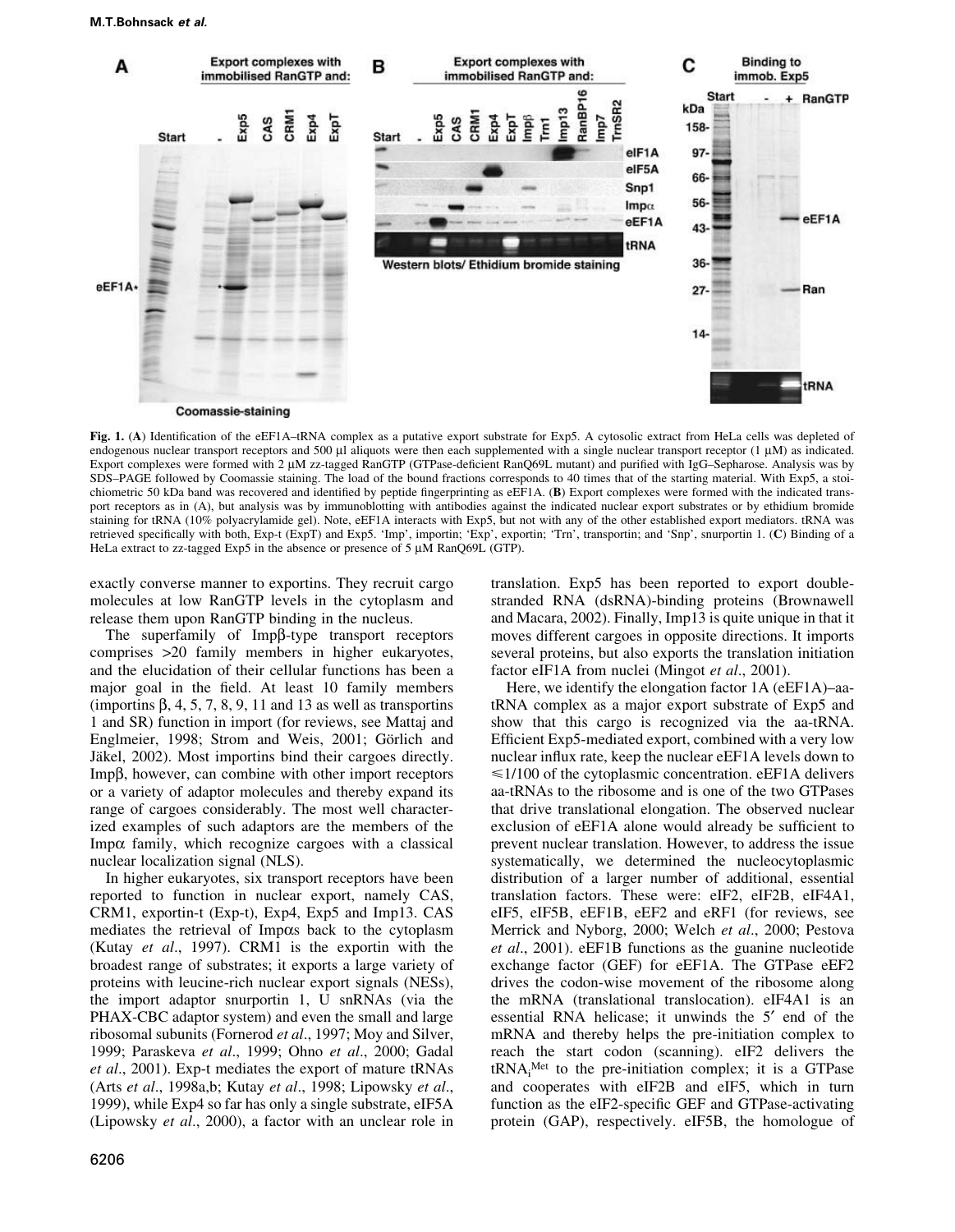

Fig. 2. eEF1A is strictly excluded from nuclei. The cellular distribution of eEF1A was studied by several methods. First, Alexa 488-labelled anti-eEF1A antibodies were used to localize the endogenous protein within cultured BHK cells. The indicated panels show the distribution of eEF1A-GFP or GFP-eEF1A fusion proteins in stably transfected BHK cell lines. Finally, GFP-tagged S2, the second isoform of eEF1A was also studied. All images represent confocal sections through the equators of the nuclei.

bacterial IF2, is a GTPase implicated in joining the ribosomal subunits. Finally, the release factor eRF1 recognizes stop codons and is essential for termination. Strikingly, all the translation factors just mentioned appear to be actively depleted from nuclei and show strict nuclear exclusion. Eukaryotic cells might employ several strategies to prevent translation in the nucleus, but the expulsion of translation factors from the nuclei is certainly a major mechanism. A considerable share of the nuclear transport capacity and several export receptors appear to be allocated to accomplish this task.

### **Results**

### Molecular cloning of mouse and Drosophila Exp5

Based on sequence similarity to established members of the Impβ family, we identified several expressed sequence tags (ESTs) that ultimately allowed the cloning of mouse and *Drosophila* RanBP21/Exp5. Mouse and *Drosophila* Exp5 share 87 and 34% sequence identity, respectively, with the previously published human protein sequence (Brownawell and Macara, 2002). We next generated a monospecific antibody that recognizes both human and rodent Exp5. By immunoblotting, we found abundant expression of Exp5 in all mammalian cell lines tested, including human HeLa cells, mouse 3T3 and baby hamster kidney (BHK) cells (see Supplementary data available at The EMBO Journal Online), suggesting that Exp5 mediates a constitutive nuclear transport pathway.

### Identification of eEF1A as an Exp5 cargo

Typical export complexes contain the exportin, its cargo and RanGTP (Fornerod et al., 1997; Kutay et al., 1997). Therefore, exportin-cargo complexes can be purified with immobilized RanGTP. To identify cargoes of a given exportin by this method, no other nuclear transport receptor should be present in the system. To achieve that, we first depleted all nuclear transport receptors from a HeLa cytosolic extract by the phenyl-Sepharose method (Ribbeck and Görlich, 2002). Aliquots of the resulting extract were then replenished with single recombinant receptors and subjected to RanGTP binding. As seen in Figure 1A, a stoichiometric 50 kDa band was retrieved along with Exp5. The protein was identified by peptide fingerprinting as eEF1A, and western blotting confirmed that eEF1A assembled into export complexes specifically with Exp5, but not with any of the other nuclear transport receptors tested (Figure 1B).

Exp5 recognized eEF1A very selectively and did not interact with Impo, snurportin 1, eIF5A or eIF1A, which represent export cargoes of CAS, CRM1, Exp4 and Imp13, respectively (Kutay et al., 1997; Paraskeva et al., 1999; Lipowsky et al., 2000; Mingot et al., 2001). However, ethidium bromide staining revealed that tRNAs were recruited by Exp5 as efficiently as by Exp-t (Arts et al., 1998a; Kutay et al., 1998). eEF1A recognizes aa-tRNAs with exquisite specificity (see Dreher et al., 1999), and the data suggest that eEF1A binds to Exp5 as the ternary GTP-eEF1A-aa-tRNA complex. We will return to this issue later.

We have demonstrated so far that a stable RanGTP-Exp5-eEF1A complex could form. In order to test if Ran regulates the interaction between Exp5 and its putative export cargo(es), we performed the assay the other way round and bound the cytosolic extract to immobilized Exp5. Strikingly, the addition of RanGTP greatly enhanced Exp5 binding of tRNA and eEF1A (Figure 1C), suggesting that the formed Exp5 complexes represent bona fide nuclear export intermediates.

### Both isoforms of eEF1A are strictly excluded from nuclei

We next analysed the cellular distribution of eEF1A by two complementary methods. First, we performed immunofluorescence with highly specific antibodies raised against an exposed loop of the protein (see Materials and methods and Supplementary data). Secondly, we generated stably transfected BHK cell lines expressing three different green fluorescent protein (GFP)-tagged eEF1A fusions, namely GFP-eEF1A, eEF1A-GFP and GFPtagged S2 (the second isoform of eEF1A). Confocal sections through these samples revealed in all cases an exclusive cytoplasmic localization and complete nuclear exclusion of the elongation factor (Figure 2). Quantitation of the data showed that the nuclear signal was at least 100 times weaker than that of the cytoplasm (see Table I). We found little variation in the eEF1A distribution between cell types. Our antibody cross-reacts perfectly with eEF1A from other mammals and even *Drosophila*, and we observed the same nearly complete nuclear exclusion of eEF1A in human HeLa cells, mouse 3T3 cells and Drosophila Schneider cells (data not shown). Likewise, the eEF1A–GFP fusions were also excluded from nuclei in CHO and 3T3 cells (not shown).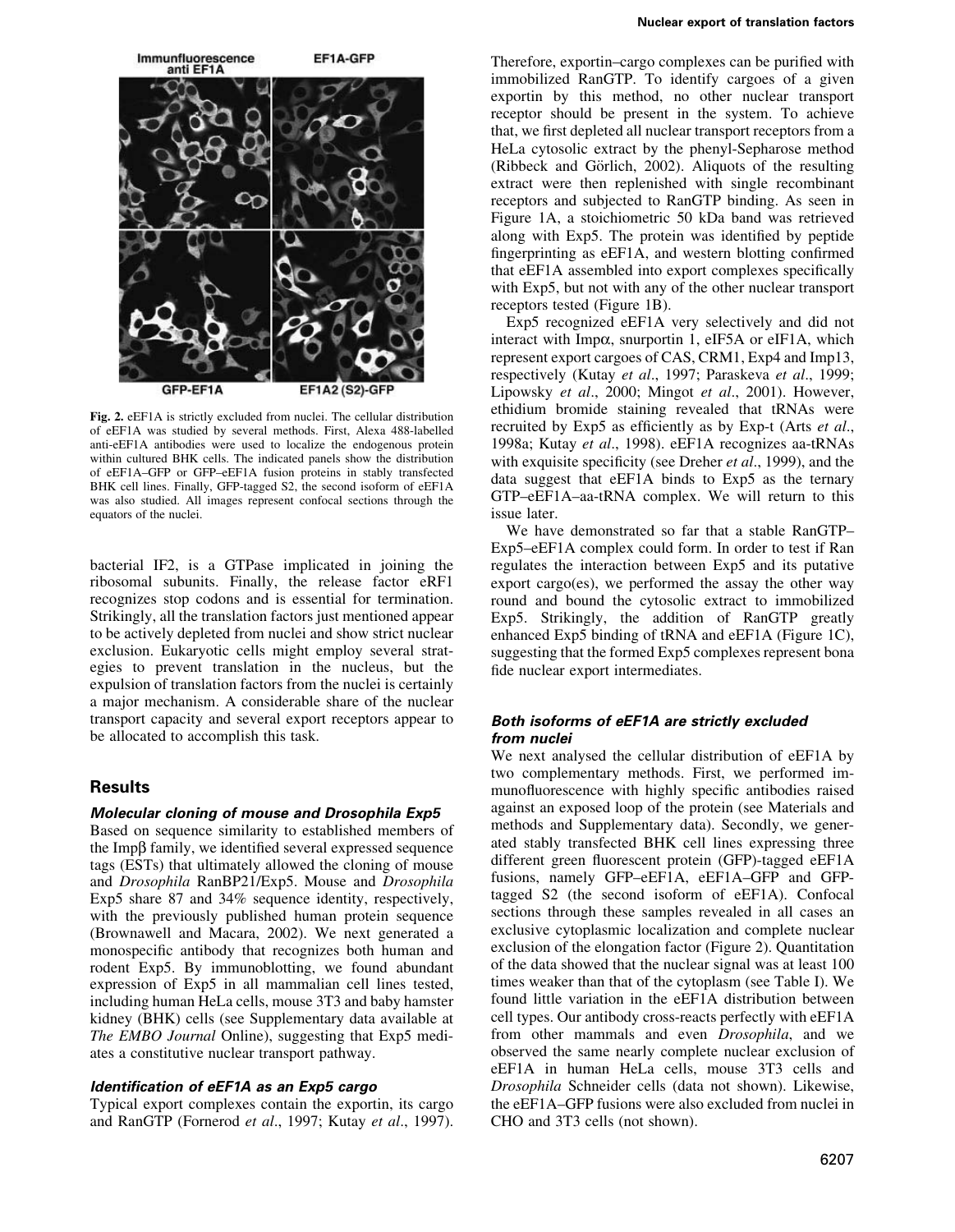Table I. Quantitation of the cellular distribution of translation factors

| <b>Translation</b> factor | Nuclear:cytoplasmic<br>concentration ratio |
|---------------------------|--------------------------------------------|
| $e$ IF1                   | $-2.6$                                     |
| eIF6                      | $-2.8$                                     |
| $eIF2\beta$               | $-0.013$                                   |
| $eIF2\gamma$              | ~10.013                                    |
| $eIF2B-\varepsilon$       | $-0.015$                                   |
| $eIF3-p44$                | $-0.073$                                   |
| $e$ IF4A1                 | $-0.018$                                   |
| eIF <sub>5</sub>          | < 0.01                                     |
| eEF1A                     | $-0.01$                                    |
| eEF1A-2 $(S2)$            | < 0.01                                     |
| $eEF1B\beta$              | < 0.01                                     |
| eEF2                      | < 0.01                                     |
| $e$ RF1                   | < 0.014                                    |

Analysis is based on the cell lines shown in Figure 6. Nuclear and cytoplasmic fluorescence signals were integrated, the background (i.e. signal outside cells) was subtracted and the nuclear signal was normalized to the cytoplasmic one. The nuclear signal of the nuclearexcluded factors had to be given as an upper limit for the actual nuclear concentration, because some signal inevitably spills over from the very bright cytoplasm into the dark nuclear areas.

## Exp5 is the functional export receptor for eEF1A

We next added the NLS from the SV40 large T antigen (Kalderon *et al.*, 1984) to the reporter construct to generate an eEF1A-GFP-NLS fusion. Even though this NLS is a strong import signal, only a faint nuclear signal was observed (Figure 3), pointing to a very efficient nuclear export of the protein. Inhibiting CRM1 with leptomycin B (LMB; Nishi et al., 1994; Wolff et al., 1997) had no effect on eEF1A localization (Figure 3), which is consistent with the fact that eEF1A does not assemble with CRM1 into export complexes (Figure 1). However, injecting an affinity-purified anti-Exp5 antibody into nuclei caused a strong or even complete nuclear accumulation of the eEF1A–GFP–NLS fusion (Figure 4). The effect was highly specific and not observed after injection of antibodies raised against CRM1 or against Drosophila Exp5, which do not cross-react with the mammalian protein (Figure 4). Conversely, the anti-mouse Exp5 antibodies caused nuclear accumulation of eEF1A-GFP-NLS, but not of CRM1 substrates (not shown). Thus, we can conclude that eEF1A is actively depleted from nuclei and that Exp5 mediates this process.

# Exp5 binds eEF1A via tRNA

Figure 1 shows that not only eEF1A assembled into Exp5 complexes, but also low molecular weight RNAs, which could indicate that eEF1A is recovered as a complex with aa-tRNA. To clarify this issue and to ask whether Exp5 recognizes eEF1A, the tRNA or both, we performed binding experiments with fractionated HeLa extracts (Figure 5). eEF1A binding to Exp5 was completely abolished if the tRNA had been depleted with Q-Sepharose. Readdition of tRNA restored the binding. Binding was not restored if the tRNA had been deacylated prior to addition (Derwenskus et al., 1984), which is known to prevent the tRNA-eEF1A interaction (Dreher et al., 1999). We can thus conclude that Exp5 recognizes eEF1A only in complex with aa-tRNA. Interestingly, tRNA was recovered with Exp5 independently of the eEF1A, which clearly demonstrates that Exp5 is a tRNA-



Fig. 3. Neither an ectopic import signal nor a block of CRM1 export is sufficient for nuclear accumulation of eEF1A. Panels show the distribution of eEF1A-GFP and eEF1A-GFP-NLS fusions in stably transfected BHK cells. The addition of the NLS only produces a faint nuclear signal that is not enhanced further by a 30 min block of CRM1 by 5 ng/ml LMB.

binding protein and that eEF1A is recovered in the export complex via the tRNA.

Thus,  $Exp5$  is the second Imp $\beta$ -type transport receptor, besides Exp-t, that binds tRNA directly. Interestingly, a comparison of the pattern of bound RNA indicates that Exp5 and Exp-t differ in their preference for individual tRNA species (see Figure 5B). We are in the process of systematically testing the selectivity of Exp5 for different RNAs.

### The vast majority of translation initiation, elongation and release factors show strict nuclear exclusion

It has been claimed recently that a significant proportion  $(10-15\%)$  of cellular protein synthesis takes place in the nucleus, and occasional reports of nuclear pools for some translation factors were proposed to support that claim (Iborra et al., 2001). Nuclear translation, however, would require the complete set of essential translation factors at non-limiting concentrations in the nucleus. The striking nuclear exclusion of eEF1A already strongly argues against this scenario, but we wanted to address this issue systematically and obtain a comprehensive overview of the nuclear/cytoplasmic distribution of the key translation factors. For this purpose, we generated stably transduced cell lines expressing GFP fusions of initiation and elongation factors as well as a termination factor. Many of these translation factors are part of larger complexes; therefore, we had to avoid an overexpression situation, where an excess of the GFP-tagged subunit becomes only partly integrated into the respective complex. Thus, the fusions were expressed under control of the 'Tet on' system (Urlinger et al., 2000), and the inducer doxycycline was titrated down until the cellular distribution of the fusion proteins no longer changed (extrapolation to zero expression; for details see Materials and methods).

Of 12 translation factors tested, only three showed a clear nuclear pool, namely eIF1, eIF6 (Figure 6) and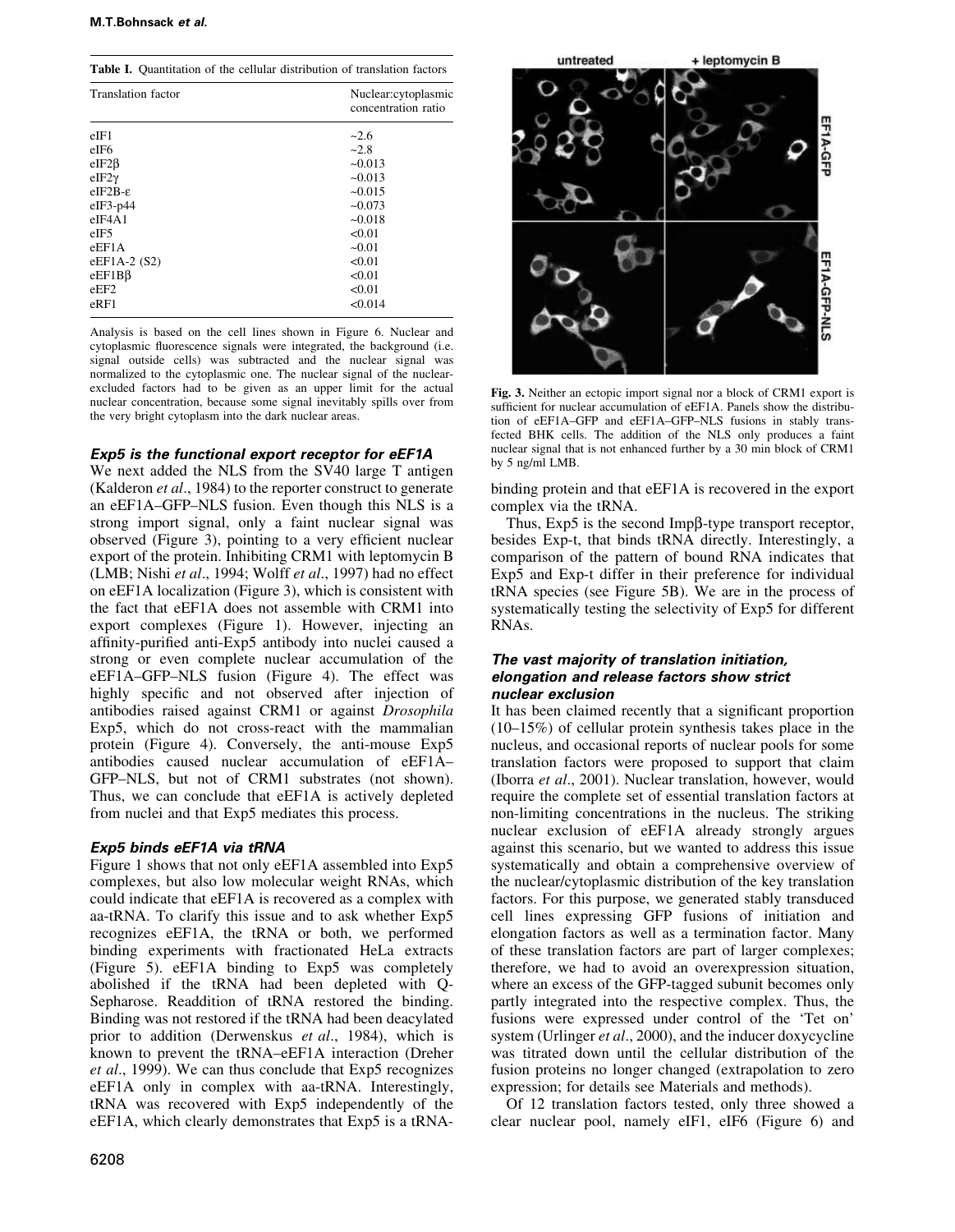

Fig. 4. Exp<sub>5</sub> is a functional nuclear export receptor for eEF1A. Monospecific antibodies raised against mouse Exp5 were injected into nuclei of BHK cells expressing the eEF1A-GFP-NLS fusion. Cells were fixed 90 min post-injection. The injection marker Texas red dextran and the eEF1A-GFP-NLS fusion protein were detected in separate fluorescence channels of the confocal laser scanning microscope. Arrows indicate injected cells. Note that anti-mouse Exp5-injected cells showed strong nuclear accumulation of the eEF1A-GFP-NLS fusion. Antibodies against CRM1 or Drosophila Exp5, which do not crossreact with mammalian Exp5, had no effect on the localization of the eEF1A-GFP-NLS fusion.

eIF1A (not shown). eIF6 functions, at least in yeast, in the biogenesis of the 60S ribosomal subunit and not in initiation. The cellular distribution of the human protein is consistent with this. eIF1 and eIF1A might also have as yet unidentified nuclear functions. In any case, they possess extended, rather basic mRNA-binding domains (Fletcher et al., 1999; Battiste et al., 2000) that bind several importins and appear to function as cryptic nuclear import signals (K.Regener, unpublished observation). Constant export of eIF1 and eIF1A is probably required to prevent complete nuclear accumulation and to ensure that cytoplasmic levels suffice for efficient translation. In the case of eIF1A, this export is mediated by Imp13 (Mingot) et al., 2001). The export pathway for eIF1 currently is under investigation.

All other translation factors, however, showed a clear nuclear exclusion (see Figure 6 for images and Table I for quantitation). These are the eIF2 complex (tested for the  $\beta$  and  $\gamma$  subunits), the eIF2B complex (tested for the ε subunit), eIF3 (tested for the p44 subunit), eIF4AI, eIF5 and eIF5B. The three elongation factors, i.e. eEF1A (see above), its nucleotide exchange factor eEF1B and elongation factor eEF2, are also firmly excluded from



Fig. 5. The interaction between Exp5 and eEF1A is mediated by tRNA. (A) A cytosolic HeLa extract was depleted of nuclear transport receptors and fractionated further to separate eEF1A from tRNA: the flowthrough from a Q-Sepharose column contained eEF1A, but lacked tRNA, while the phenol/chloroform extract contained tRNA, but no protein. Where indicated, tRNA was used after deacylation. These fractions were tested singly or in combination for binding to Exp5/RanGTP or ExpT/RanGTP as in Figure 1. The figure shows starting materials (upper parts), Exp5-bound materials (middle parts) and ExpT-bound materials (lower parts). Detection of eEF1A was by western blotting. RNA was detected after Sybr-green staining of the 12% polyacrylamide gel. The load of the bound fractions corresponds to 10 times the starting materials. Note that eEF1A binding to Exp5 was strictly RNA dependent, but tRNA binding to Exp5 occurred independently of eEF1A. Deacylation of the tRNA (which prevents the tRNA-EF1A interaction) only abolished recruitment of eEF1A into Exp5 export complexes, but still allowed efficient tRNA binding to either Exp5 or ExpT.  $(B)$  A comparison of RNA patterns when bound to Exp5 and Exp-t.

nuclei, and even the termination factor eRF1 has only a negligible nuclear pool.

### **CRM1** mediates nuclear exclusion of several translation factors

Although NPCs restrict the flux of inert macromolecules into nuclei, they do not represent absolute barriers. Even macromolecules above the 'passive diffusion limit' of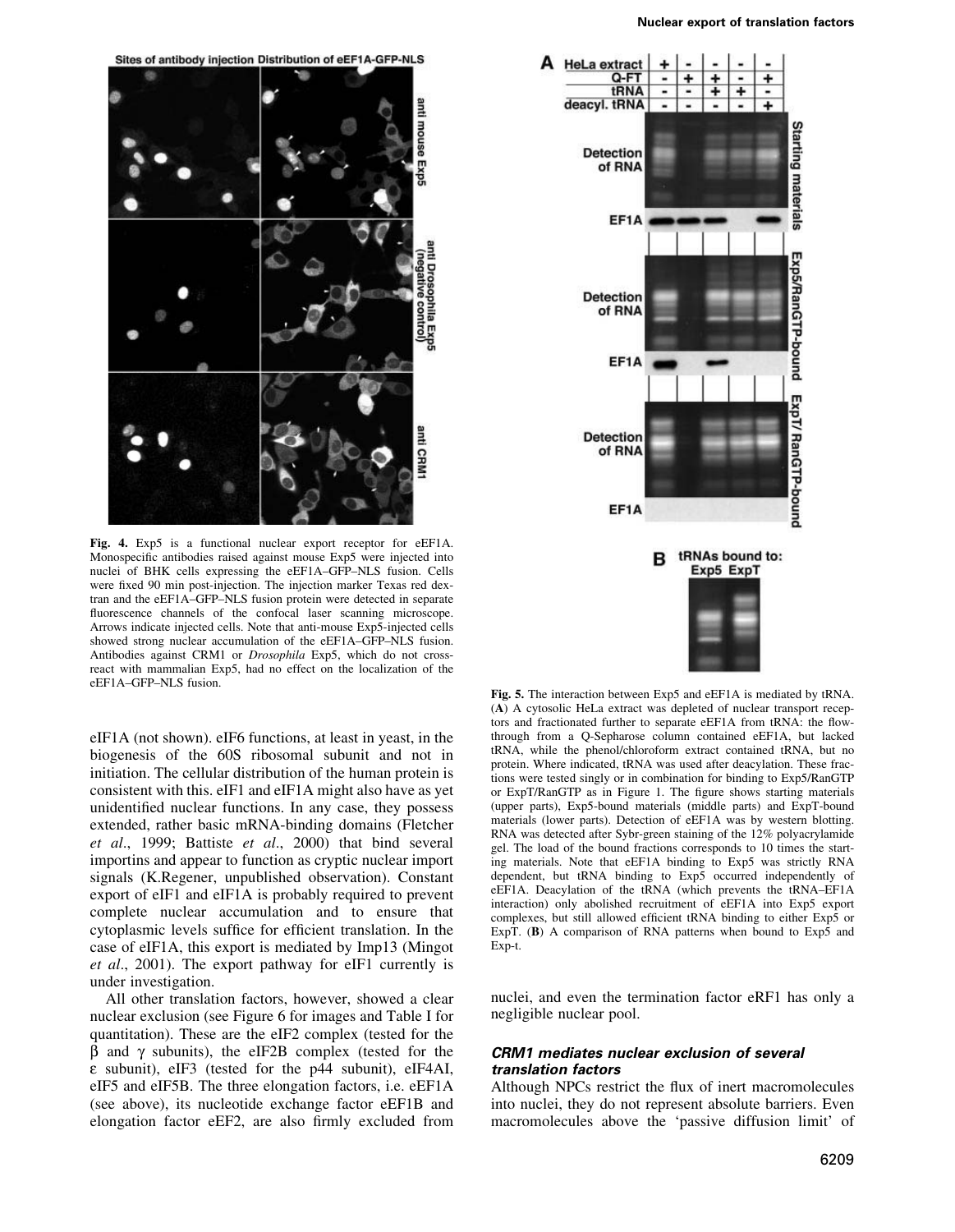

Fig. 6. The majority of translation factors show strict nuclear exclusion. Panels show confocal sections through BHK cells expressing the indicated GFP-tagged translation factors. eIF5B-GFP was introduced by transient transfection; all other translation factor-GFP fusions were expressed weakly in stable cell lines under tet control. For quantitation, see Table I; for details, see Materials and methods and main text.

 $\sim$ 40 kDa will enter nuclei, though equilibration might take hours. The very steep nucleocytoplasmic gradient in translation factor concentration can therefore not be explained just by a very slow entry rate. Instead, active export must also be required to maintain such gradients. In addition, active export of translation factors will be part of the cellular efforts to separate cytoplasmic from nuclear contents after the mixing of the two compartments during open mitosis.

CRM1 is the exportin with the broadest substrate specificity. We therefore wanted to test if this exportin also exports translation factors and so used the CRM1specific inhibitor LMB for this purpose. The eIF2 $\beta$ subunit shifted, after 30 min of LMB treatment, from its exclusively cytoplasmic to a predominantly nuclear localization (Figure 7). The protein might contain a weak import signal that is counteracted by very efficient CRM1-mediated export. In contrast, LMB treatment was insufficient to cause nuclear accumulation of the  $eIF2\gamma$  subunit and, even in combination with a fused NLS, only a weak nuclear signal was observed (Figure 8). This indicates that an exportin distinct from CRM1 recognizes eIF2y. It thus appears that at least two export pathways synergize to expel the active eIF2 complex from the nucleus.

Elongation factors eEF2 and eEF1B are examples of a fully CRM1-independent nuclear exclusion (Figure 8); LMB treatment had no effect on the localization of the corresponding GFP or GFP-NLS fusions. The fact that the ectopic NLS was insufficient for complete nuclear accumulation points to CRM1-independent export of the

6210

Detection of eIF26-GFP



Fig. 7. CRM1 excludes  $eIF2\beta$  from nuclei. Panels show confocal sections through stably transduced BHK cells expressing an eIF2ß-GFP fusion. Where indicated, cells had been treated with 5 ng/ml LMB before fixation. Note that LMB treatment changed the eIF2 $\beta$  localization from completely cytoplasmic to predominantly nuclear. The duration of LMB treatment was kept short (30 min) to rule out non-specific side effects of the drug.

fusions. We are currently seeking the corresponding  $exportin(s)$ .

CRM1 might also be involved in export of eIF4A1, because LMB treatment shifted the eIF4A1-GFP fusion from a complete nuclear exclusion to a weak nucleolar signal (Figure 8). The eIF4A1-GFP-NLS fusion showed a heterogeneous pattern. In  $\approx 50\%$  of the cells, a predominant nuclear signal was observed. This number increased to ~70% after LMB treatment. Nevertheless, the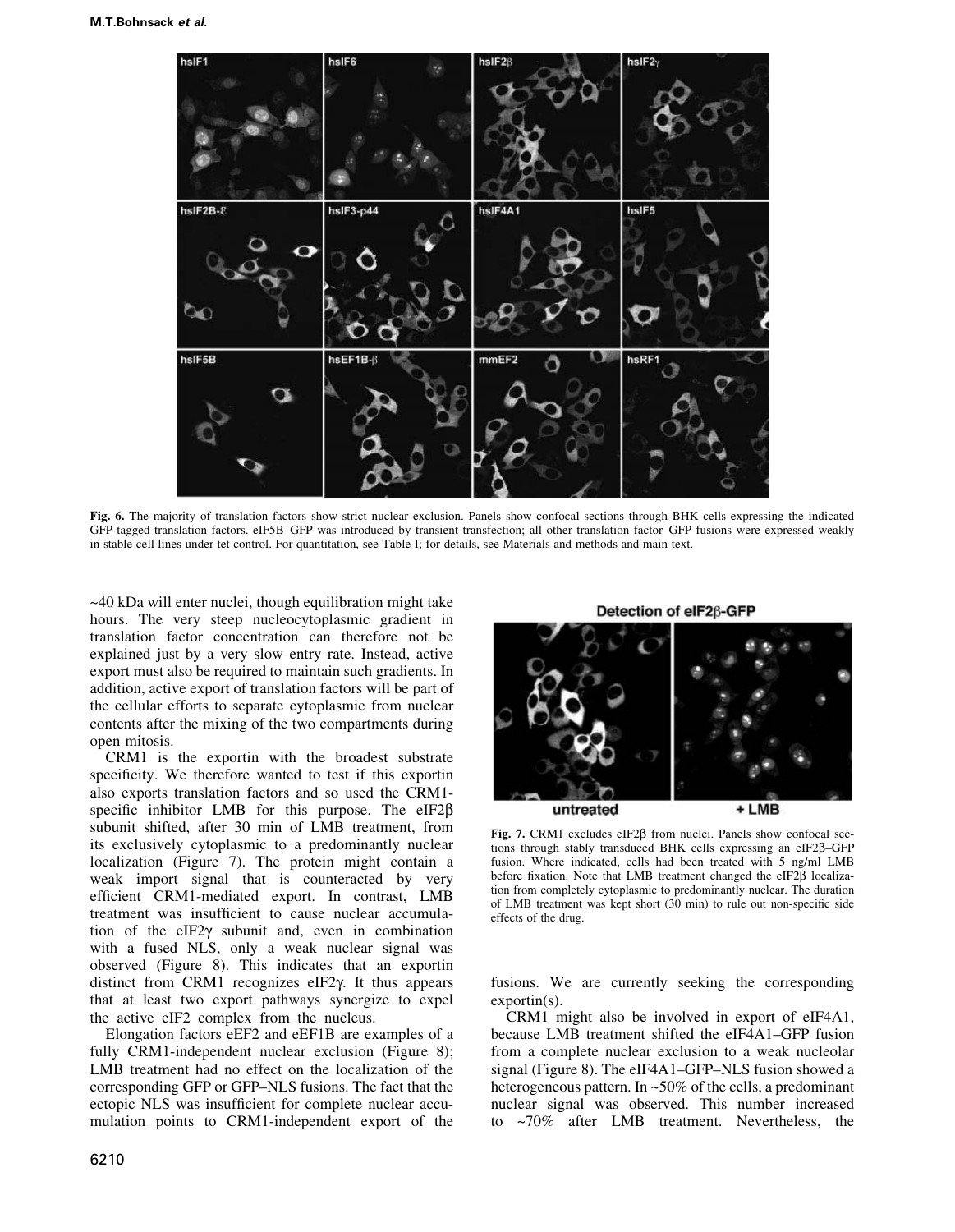

Fig. 8. CRM1 contributes to nuclear exclusion of several translation factors. Stably transduced BHK cells expressing the indicated translation factors were analysed. The translation factors were tagged with either GFP alone or with GFP-NLS (to increase the nuclear influx rate). The distribution of the fusion proteins was analysed by laser scanning microscopy without or after LMB treatment (5 ng/ml for 30 min).

accumulation was incomplete, and  $\sim$ 30% of the cells only showed a nucleocytoplasmic equilibration of the fusion protein. CRM1 is therefore probably not the only exportin that takes eIF4A1 to the cytoplasm.

The initiation factors eIF2B $\varepsilon$  and eIF5 as well as the termination factor eRF1 are clearly CRM1 export substrates (Figure 8). Like many other translation factors, however, they enter nuclei only very reluctantly, and a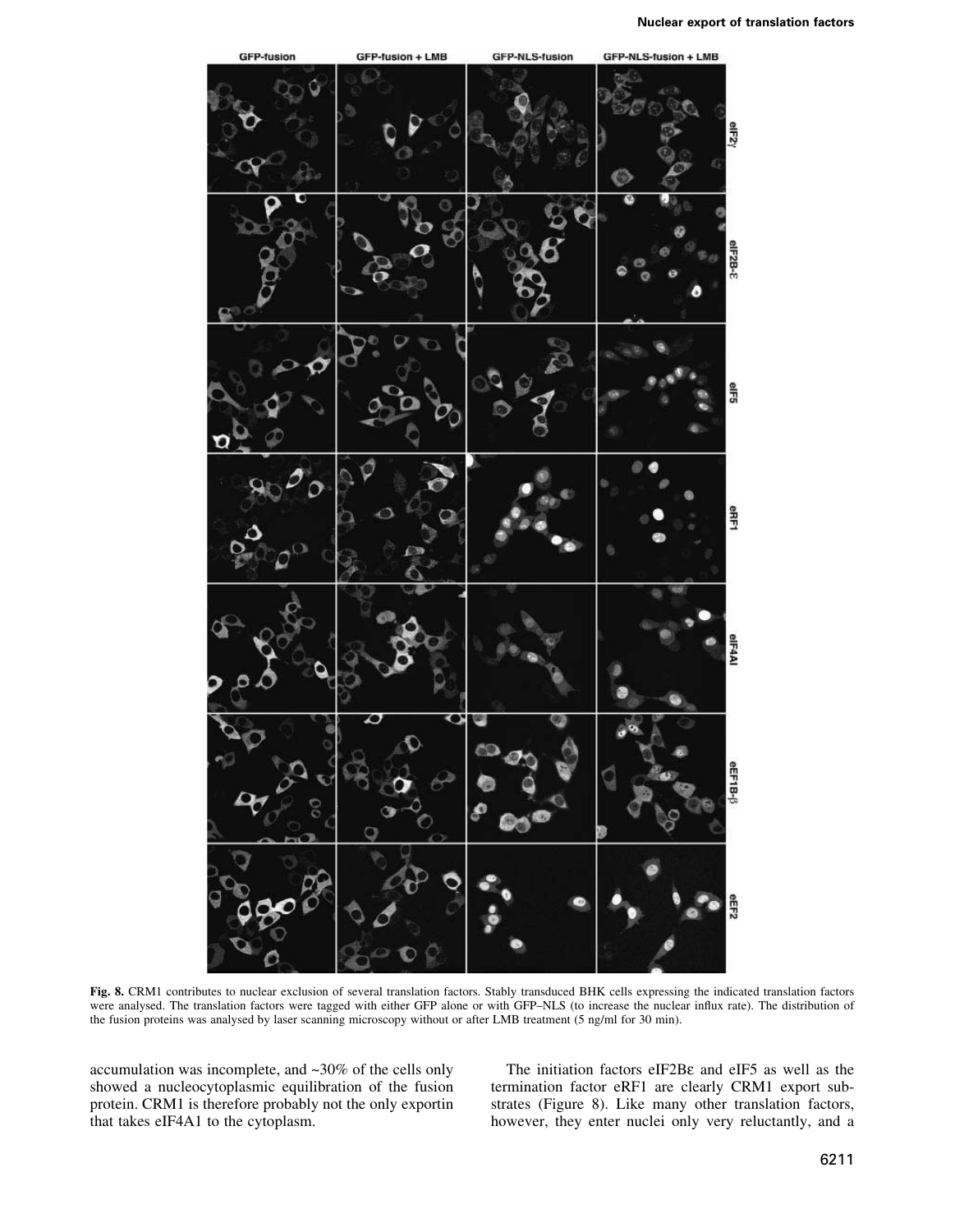clear nuclear accumulation only occurred when the LMB treatment was combined with the fusion of an ectopic NLS to the translation factors.

# **Discussion**

### Is there such a thing as nuclear translation?

Translation in prokaryotes is coupled to transcription and already initiated on nascent transcripts. Typical eukaryotic genes, however, contain introns and so the pre-mRNA must be fully spliced before the message can be translated into a functional gene product. Eukaryotes elegantly enforce this order of events with the help of the NE: they confine translation to the cytoplasm and thus keep it separate from the nuclear processes of transcription and RNA processing.

Incorrectly spliced or mutant mRNAs with premature stop codons become rapidly degraded through the nonsense-mediated decay mechanism (NMD), which detects nonsense codons during a pioneer round of translation (Hentze and Kulozik, 1999; Lykke-Andersen, 2001; Maquat and Carmichael, 2001; Schell et al., 2002). NMD in yeast is clearly cytoplasmic (Gonzalez et al., 2001). In higher eukaryotes, NMD also appears to occur largely in the cytoplasm, but nuclear translation has been suggested as a proof-reading mechanism for mRNAs prior to export (see, for example, Buhler et al., 2002). Before we discuss the firm experimental evidence against nuclear translation, several conceptual problems with the nuclear translational proof-reading should be mentioned. First, such proof-reading of each and every message would require an unreasonably large translation capacity in the nucleus. Secondly, there is no explanation as to how this proof-reading could be suppressed before completion of splicing attempts and yet be enforced before export occurs. Thirdly, the proof-reading would have to occur between release of the mRNA from the spliceosomes and export; this time window is very short (Custodio et al., 1999) and in fact probably far shorter than the time required for a full translation of the message (with, at best, trace amounts of elongation factors). Finally, the positioning of splice signatures, such as the exon junction complex, plausibly explains how the first round of cytoplasmic translation can detect premature stop codons and initiate NMD (reviewed in Gonzalez et al., 2001); there is simply no need to implicate a nuclear proof-reading event.

Nevertheless, it was claimed recently that 10–15% of cellular protein synthesis would occur in the nucleus (Iborra *et al.*, 2001). In that study, nascent polypeptides had been labelled by incorporation of a fluorescent dye (BODIPY) from an ε-modified lysyl tRNA<sup>Lys</sup>, and some nuclear signal was taken as proof of nuclear translation. The fundamental problems are that nuclear import can occur in the time scale of seconds (Ribbeck and Görlich, 2001) and that the BODIPY detection cannot distinguish translation intermediates from biotinylated polypeptides that entered nuclei post-translationally. These authors dismissed any nuclear import of translation products and argued that their assay would operate without nucleocytoplasmic exchange. They ignored the fact that their assay strictly depends on nucleocytoplasmic exchange, as the (cytoplasmically added)  $\varepsilon$ -modified lysyl tRNA<sup>Lys</sup> would have to reach the 'nuclear translation sites'. If a

charged tRNA (25 kDa) can enter nuclei during the assay, then small translation products can too, and it is simply impossible to tell whether the BODIPY moiety arrived in the nuclear compartment as an aa-tRNA or after cytoplasmic incorporation into a polypeptide. The approach is thus unsuitable for identifying translation sites, and the data provide no support for nuclear translation.

A second study (Brogna et al., 2002), claiming the association of ribosomes and translation factors with nascent transcripts at *Drosophila* chromosomes, must be viewed equally critically. The technical problem there is that the specimens were first treated with a high concentration of detergent before the chromosomes were isolated. The treatment dissolves the NE, and no control excluded the (probable) scenario of translation components reaching the transcription sites after the detergent treatment. In fact, we observed that nuclei of cultured Drosophila Schneider cells lack eEFIA (not shown) and thus probably the capacity of translation.

Ultrastructural evidence clearly stands against nuclear translation. For example, membrane-bound ribosomes (which synthesize proteins destined for the secretory pathway) are highly abundant at the outer nuclear membrane, but absent from the inner one (see, for example, Sabatini and Kreibich, 1975). Likewise, the study of the giant Balbiani ring mRNAs has clearly demonstrated that mRNAs do not assemble into polysomes until their 5' end has reached the cytoplasm (reviewed in Daneholt, 1997). Finally, it has to be emphasized that nuclear translation would be a rather wasteful and even dangerous process: translation of incompletely spliced messages would yield truncated proteins that are not only non-functional, but potentially even act as dominant-negative inhibitors. An additional problem is the lack of functional rough endoplasmic reticulum within the nuclei, which implies that nuclear proteins with hydrophobic signal sequences would miss the secretory pathway and instead end up in aggregates.

## Mechanisms to suppress nuclear translation

As tRNAs, mRNAs and ribosomes originate from the nucleus, eukaryotic cells have to employ efficient mechanisms to suppress premature translation of mRNA in the nucleus. This suppression might already occur at the level of ribosome biogenesis. For example, the 20S rRNA of the small ribosomal subunit is processed to the mature 18S form only after export to the cytoplasm (Hannon et al., 1989; Stevens et al., 1991; Moy and Silver, 1999; Vanrobays et al., 2001). Likewise, the ribosomal proteins P1 and P2 are added to pre-ribosomal particles after export to the cytoplasm (see Zurdo et al., 2000, and references therein). Ribosomes might therefore acquire translation competence only after their arrival in the cytoplasmic compartment. We have investigated here another mechanism and demonstrated that translation factors are actively depleted from nuclei, typically down to 1/100 of their cytoplasmic concentrations. This applies to all elongation factors (eEF1B, eEF2 and both isoforms of eEF1A), to the termination factor eRF1 and the initiation factors eIF2 ( $\beta$  and  $\gamma$  subunits), eIF2B, eIF5, eIF5B and eIF4A1 (see Figures 2 and 6). In addition, available published data indicate that the nuclear steady-state levels of other subunits of the eIF3 and eIF4 complexes as well as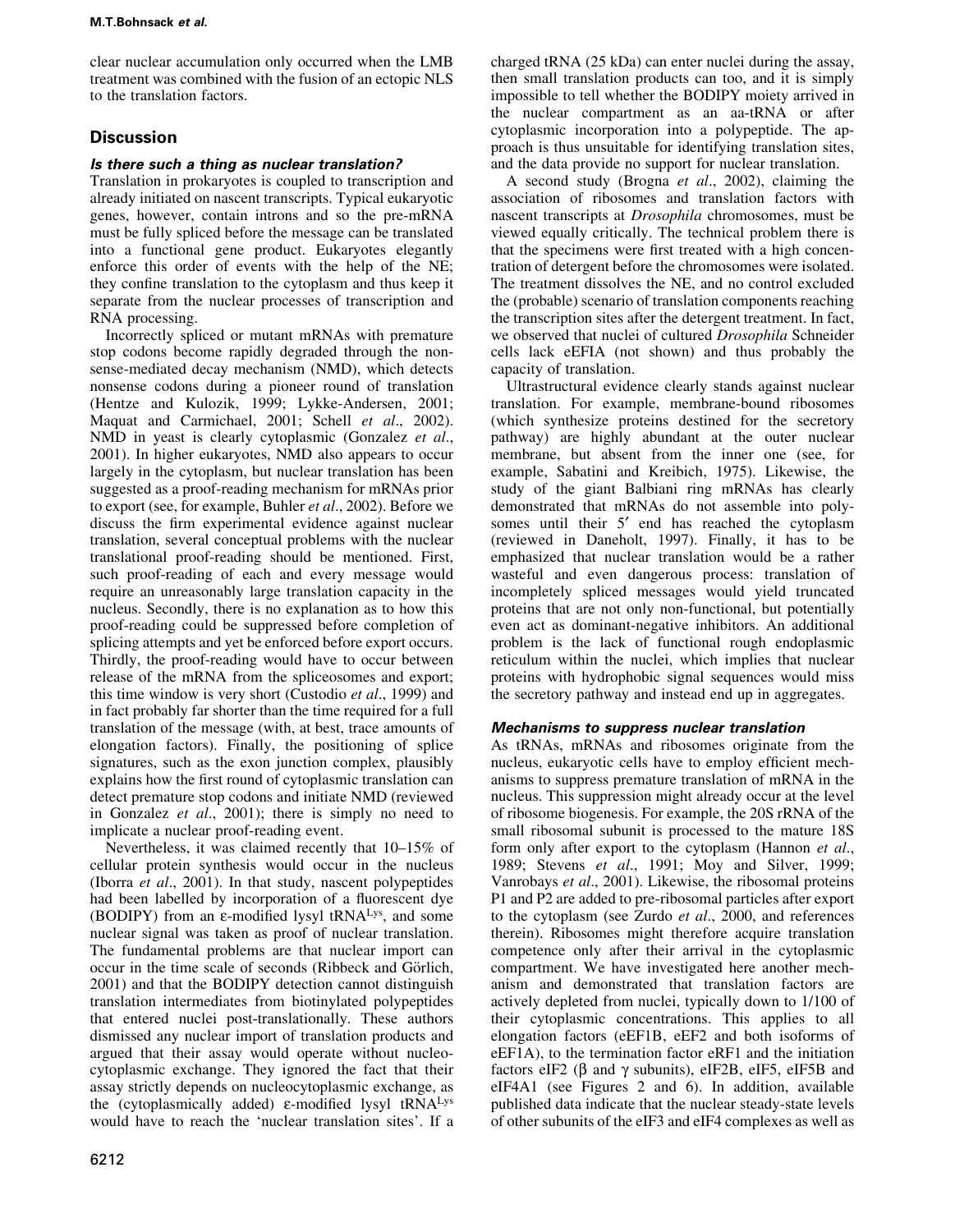of the small and large ribosomal subunits correspond to, at most, a tiny fraction of the cytoplasmic one (see, for example, Valasek et al., 2001; Kedersha et al., 2002).

Translation is a multimolecular reaction. Its efficiency will therefore decrease not just linearly with dilution of the active components, but rather with a power >1. If several essential translation factors are depleted to  $\sim$ 1% of their optimal concentration, the translation efficiency will drop to a far smaller percentage and might even go down to zero. eEF1A is a good example to address synergistic effects of multiple depletions. eEF1A is not only a rare species in the nucleus (Figure 2), but the nuclear exclusion of its GEF (eEF1B, Figure 6) would prevent its multiround action: even if an eEF1A molecule could deliver an aa-tRNA to an elongating ribosome, it would persist thereafter in the GDP-bound form, unable to recruit another aa-tRNA. Likewise, eIF2 (the carrier of the initiator tRNA) not only is depleted in the nucleus to very low concentrations, but the nuclear pool will be largely blocked in the GTPase cycle, because the eIF2specific GEF (eIF2B) and GAP (eIF5) are also excluded.

Several export pathways synergize to keep translation cytoplasmic. First, there is export of eIF1A by Imp13 (Mingot et al., 2001). Secondly, CRM1 mediates export of eIF2 (via the B-subunit), eIF2B, eIF5 and eRF1 (Figures 7 and 8). CRM1 also makes a small contribution to export of eIF4A1, but additional (as yet unidentified) exportins appear to be involved. Finally, Exp5 exports eEF1A (via aa-tRNA), while the export mechanism for the elongation factors eEF1B and eEF2 remains elusive. An interesting point is that exporting might not only interfere with nuclear translation by physically removing translation factors from the nucleus, but they might act as nucleus-specific inhibitors of translation, because the binding of a bulky exportin–RanGTP complex to a translation factor, to a ribosomal subunit or (via CBC and PHAX; Ohno et al.,  $2000$ ) to the  $7<sub>mG</sub>$  cap of mRNAs is likely to interfere with translation-relevant interactions. We are testing this at present.

### Exp5/RanBP21: a second RNA-binding exportin

The export of eEF1A by Exp5 is a highly unusual example of protein export in that the protein is not recognized directly, but via aa-tRNA instead. To our knowledge, this is the first example of protein export through an RNA adaptor.

Exp5 might also contribute to the export of other proteins, but so far we have found no indications for a direct interaction between Exp5 and any proteinaceous cargo. This contrasts with the view of Brownawell and Macara (2002), who observed that dsRNA competes the interaction between Exp5 and a dsRNA-binding protein and concluded that Exp5 recognizes dsRNA-binding domains. We found that Exp5 directly binds dsRNAs (not shown) and we would therefore give a different interpretation of the Brownawell experiment: the dsRNAbinding protein is recruited to Exp5 indirectly via RNA (that is already present in the extract), and excess of free RNA therefore competes the Exp5-RNPs interaction.

Exp5 obviously mediates tRNA export in parallel with Exp-t. Such a parallel pathway could already be anticipated from published data. For example, anti-Exp-t antibodies do not block tRNA export completely (Arts

et al., 1998b; Lipowsky et al., 1999) and we would assume that the residual export was mediated by Exp5. Clear indications also came from studies in the yeast Saccharomyces cerevisiae (Sarkar and Hopper, 1998; Grosshans et al., 2000), where inactivation of LOS1 (coding for the Exp-t orthologue) only causes a mild block in tRNA export. A far stronger effect was observed with mutations in RNA1 (coding for the RanGAP), which should disrupt not only Los1p-dependent export, but also transport by other exportins. The yeast homologue of Exp5 is called Msn5p. It exports several phosphorylated transcription factors (Kaffman et al., 1998) and would be an excellent candidate for the suspected second exporter for tRNA in yeast and perhaps for the yeast eEF1A-aa-tRNA complex.

Even though both Exp-t and Exp5 act in tRNA export, there are also clear differences between the two. First, they bind to distinct sites on the tRNA. This is evident from the fact that eEF1A can bind to the same tRNA molecule together with Exp5, but not with Exp-t (Figures 1 and 5). Secondly, the two exportins appear to enrich complementary sets of tRNA (see Figure 5B). Thirdly, while Exp-t has an exquisite specificity for mature tRNA, Exp5 appears less 'choosy' and also recognizes, for example, an U1 snRNA, 7S RNA from the signal recognition particle or naked mRNAs (not shown). Exp5 might thus synergize with other RNA exporters, such as with the CBC-PHAX-CRM1 complex in U snRNA export (Ohno et al., 2000) or with TAP/Mex67 in mRNA export (see Segref et al., 1997; Grüter et al., 1998) whenever high-affinity RNA binders spare suitable RNA motifs for Exp5.

## **Materials and methods**

### Molecular cloning of mouse exportin 5

We identified several human and mouse ESTs of, at that time, an uncharacterized mammalian cDNA which displayed similarity to members of the Impß family, in particular to MSN5 from yeast. Based on this sequence information, we cloned full-length Exp5 cDNA from human and mouse by RT-PCR and also identified two ESTs coding for the Drosophila protein.

### **Antibodies**

Antibodies against human CRM1, and mouse and *Drosophila* Exp5 were raised against the C-termini of the proteins. Anti-eEF1A antibodies were raised against residues 48-57 of the human protein. Antibodies against snurportin 1,  $eIF1A$  and Imp $\alpha$  were raised against the full-length proteins. All antibodies were raised in rabbits and used after affinity purification on the immobilized antigens. For microinjections, affinity-purified antibodies were concentrated by ammonium sulfate precipitation to 15 mg/ml and dialysed extensively against phosphate-buffered saline (PBS). Test blots with whole-cell lysates verified their monospecificity.

### Recombinant protein expression and purification

Expression and purification of the following proteins has been described previously: zzRanQ69L, CAS, CRM1, Exp4, Exp-t, Impβ, transportin 1, Imp13 and Imp7 (see Mingot et al., 2001, and references therein). RanBP16, transportin SR2 (human Mtr10a) and Exp5 were expressed from pQE derivatives with histidine tags and purified on nickel-NTA-agarose, followed by gel filtration on Superdex 200.

### **Binding assays**

The selective depletion of nuclear transport receptors from a cytosolic HeLa extract with low substitution phenyl-Sepharose has been described previously (Ribbeck and Görlich, 2002). To remove RNA from a cytosolic HeLa extract, the extract was adjusted to 50 mM NaCl and passed through a Q-Sepharose FF column. eEF1A was recovered in the flowthrough fractions, while RNA bound tightly to the matrix. As the nucleotide-free form of mammalian eEF1A appears highly unstable, the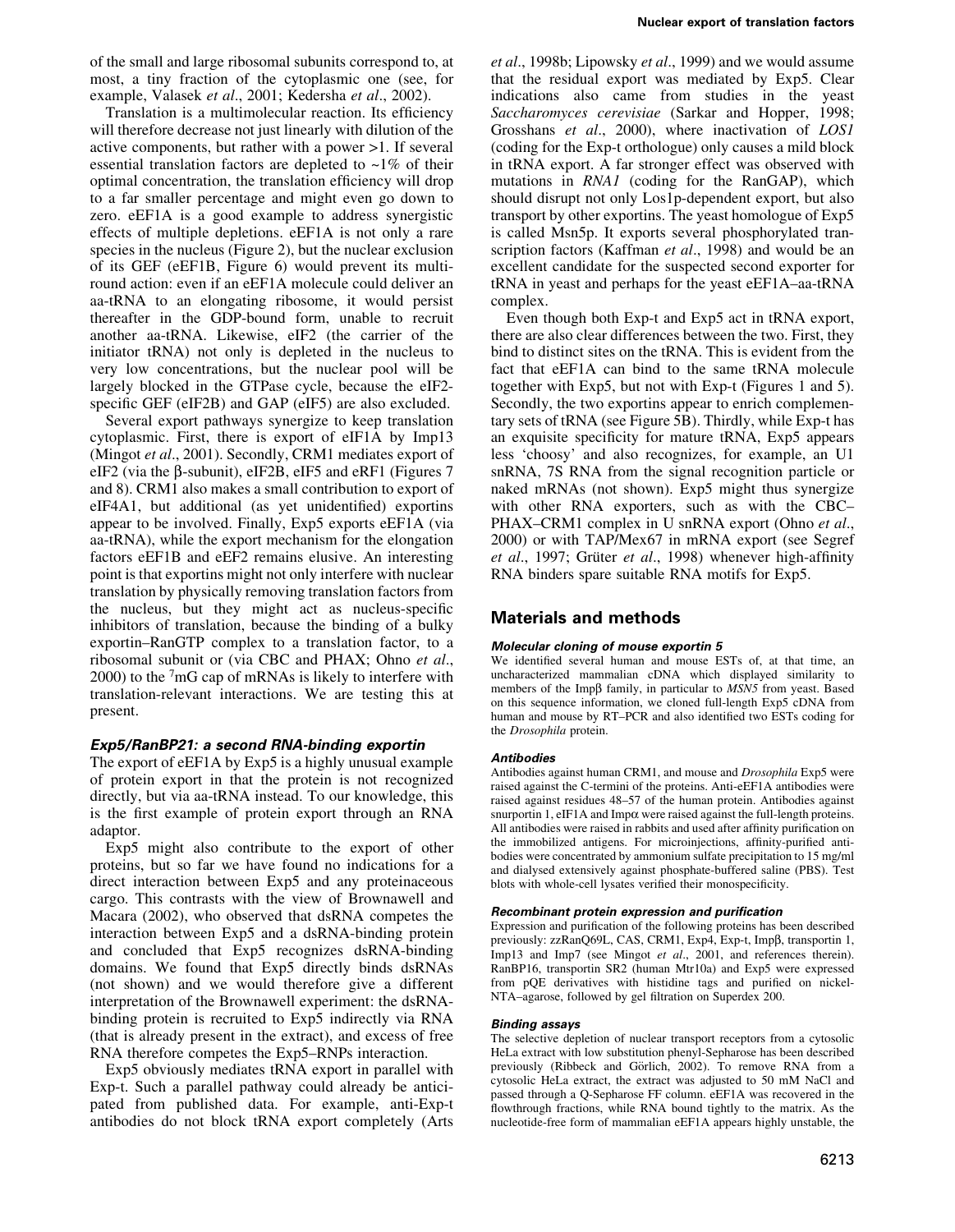#### M.T.Bohnsack et al.

partially purified preparation was supplemented immediately with GTP and a GTP-regenerating system.

Low molecular weight RNA was prepared from cvtosolic HeLa extract by extraction with phenol (pH 5.0) and chloroform and finally precipitated with ethanol. Deacylation of tRNA was performed as described by Derwenskus et al. (1984).

Binding assays with zz-tagged components immobilized to IgG-Sepharose were performed at 50 mM NaCl essentially as described (Mingot et al., 2001). Specific details are given in the figure legends.

#### **Immunofluorescence**

Cells were grown on coverslips, fixed for 7 min with  $3\%$ paraformaldehyde and 0.1% glutaraldehyde, quenched with 1 mg/ml NaBH<sub>4</sub>, permeabilized with 0.1% Triton X-100 and blocked with 1% bovine serum albumin (BSA) in 10% rabbit normal serum. The sample was then incubated with the affinity-purified Alexa488-labelled anti-EF1A antibody. The fluorescent signal was recorded with a confocal scanning laser microscope.

#### Stable cell lines expressing translation factor-GFP fusions under Tet control

The generation of such cell lines by retroviral transduction has been described (Engling et al., 2002). cDNA clones for human eIF1, eIF2 $\beta$ , eIF2γ, eIF2B-ε, eIF3-p44, eIF5, eIF6 and eEF1A-2 (S2), and mouse eEF2 were obtained from the Resource Centre/Primary Database (RZPD). eIF1A, eIF4A-1, eEF1A-1, eEF1B-β and eRF1 were cloned directly from human cDNA. Translation factors were cloned in front of an eGFP or eGFP-NLS (GPKKKRKVE) cassette of a pRevTRE2 vector (Clontech). eEF1A-1 was also expressed as a GFP-EF1A-1 construct. Expression of GFP fusions was induced for 24 h by the following optimized doxycycline concentrations: 100 ng/ml for eIF2B- $\varepsilon$  and eEF1A; 50 ng/ml for eIF2 $\gamma$  and eIF5; 10 ng/ml for eEF1B- $\beta$  and eEF2; 5 ng/ml for eIF6, eIF2β, eIF4A1 and eRF1; and 1 ng/ml for eIF3-p44, eIF1 and eIF1A.

#### **Microinjection of antibodies**

Nuclear injections into cells grown on coverslips were performed utilizing the Zeiss AIS system with an inverse Axiovert 35 microscope. Capillaries had a tip size of 0.7 µm. Injection was for 0.3 s at 100–400 hPa. After injection, cells were grown for 1.5 h, fixed and examined by confocal laser scanning microscopy.

#### DDBJ/EMBL/GenBank accession numbers

The nucleotide sequences reported in this study have been deposited under the following accession numbers: mouse RanBP21/ Exp5, ACC AF343581; human RanBP21/Exp5, ACC AF271159; and Drosophila RanBP21/Exp5, ACC AF222746.

#### Supplementary data

Supplementary data are available at The EMBO Journal Online.

### **Acknowledgements**

We wish to thank A.Kehlenbach for cell sorting, A.Bosserhoff and T.Ruppert for mass spectrometry, P.Rübmann and U.Jäkle for excellent technical help, M.Trendelenburg for access to his microinjection facility, and D.Mohr, J.M.Mingot and M.Pool for critical reading of the manuscript. We are grateful to the DFG (SFB 352 and Graduiertenkolleg Molekulare Zellbiologie) and the Alfried Krupp Foundation for financial support.

### **References**

- Arts, G.J., Fornerod, M. and Mattaj, I.W. (1998a) Identification of a nuclear export receptor for tRNA. Curr. Biol., 8, 305-314.
- Arts, G.J., Kuersten, S., Romby, P., Ehresmann, B. and Mattaj, I.W. (1998b) The role of exportin-t in selective nuclear export of mature tRNAs. EMBO J., 17, 7430-7441.
- Battiste, J.L., Pestova, T.V., Hellen, C.U. and Wagner, G. (2000) The eIF1A solution structure reveals a large RNA-binding surface important for scanning function. *Mol. Cell*, 5, 109–119.
- Berget, S.M., Moore, C. and Sharp, P.A. (1977) Spliced segments at the 5' terminus of adenovirus 2 late mRNA. Proc. Natl Acad. Sci. USA, 74,  $3171 - 3175$
- Brogna, S., Sato, T.A. and Rosbash, M. (2002) Ribosome components are associated with sites of transcription. Mol. Cell, 10, 93-104.
- Brownawell, A.M. and Macara, I.G. (2002) Exportin-5, a novel karyopherin, mediates nuclear export of double-stranded RNA binding proteins. J. Cell Biol., 156, 53-64.
- Buhler, M., Wilkinson, M.F. and Muhlemann, O. (2002) Intranuclear degradation of nonsense codon-containing mRNA. EMBO rep., 3,  $646 - 651$ .
- Conti, E. and Izaurralde, E. (2001) Nucleocytoplasmic transport enters the atomic age. Curr. Opin. Cell Biol., 13, 310-319.
- Custodio, N., Carmo-Fonseca, M., Geraghty, F., Pereira, H.S., Grosveld, F. and Antoniou, M. (1999) Inefficient processing impairs release of RNA from the site of transcription. EMBO J., 18, 2855-2866.
- Dahlberg, J.E. and Lund, E. (1998) Functions of the GTPase Ran in RNA export from the nucleus. Curr. Opin. Cell Biol., 10, 400-408.
- Daneholt, B. (1997) A look at messenger RNP moving through the nuclear pore. Cell, 88, 585-588.
- Das, H.K., Goldstein, A. and Lowney, L.I. (1967) Attachment of ribosomes to nascent messenger RNA in Escherichia coli. J. Mol. Biol., 24, 231-245.
- Derwenskus, K.H., Fischer, W. and Sprinzl, M. (1984) Isolation of tRNA isoacceptors by affinity chromatography on immobilized bacterial elongation factor Tu. Anal. Biochem., 136, 161-167.
- Dreher, T.W., Uhlenbeck, O.C. and Browning, K.S. (1999) Quantitative assessment of EF-1a-GTP binding to aminoacyl-tRNAs, aminoacylviral RNA and tRNA shows close correspondence to the RNA binding properties of EF-Tu. J. Biol. Chem., 274, 666-672.
- Engling, A., Backhaus, R., Stegmayer, C., Zehe, C., Seelenmeyer, C., Kehlenbach, A., Schwappach, B., Wegehingel, S. and Nickel, W. (2002) Biosynthetic FGF-2 is targeted to non-lipid raft microdomains following translocation to the extracellular surface of CHO cells. J. Cell Sci., 115, 3619-3631.
- Fletcher, C.M., Pestova, T.V., Hellen, C.U. and Wagner, G. (1999) Structure and interactions of the translation initiation factor eIF1. EMBO J., 18, 2631-2637.
- Fornerod, M., Ohno, M., Yoshida, M. and Mattaj, I.W. (1997) Crm1 is an export receptor for leucine rich nuclear export signals. Cell, 90,  $1051 - 1060$ .
- Gadal, O., Strauss, D., Kessl, J., Trumpower, B., Tollervey, D. and Hurt, E. (2001) Nuclear export of 60S ribosomal subunits depends on Xpo1p and requires a nuclear export sequence-containing factor, Nmd3p, that associates with the large subunit protein Rpl10p. Mol. Cell. Biol., 21, 3405-3415.
- Gonzalez, C.I., Bhattacharya, A., Wang, W. and Peltz, S.W. (2001) Nonsense-mediated mRNA decay in Saccharomyces cerevisiae. Gene, 274, 15-25.
- Görlich, D. and Jäkel, S. (2002) Nucleocytoplasmic transport. In Dalbey, R.E. and von Heijne, G. (eds), Protein Targeting, Transport and Translocation. Academic Press, New York, pp. 293-321.
- Görlich, D. and Kutay, U. (1999) Transport between the cell nucleus and the cytoplasm. Annu. Rev. Cell. Dev. Biol., 15, 607-660.
- Grosshans, H., Hurt, E. and Simos, G. (2000) An aminoacylationdependent nuclear tRNA export pathway in yeast. Genes Dev., 14, 830-840.
- Grüter, P., Tabernero, C., von Kobbe, C., Schmitt, C., Saavedra, C., Bachi, A., Wilm, M., Felber, B.K. and Izaurralde, E. (1998) TAP, the human homolog of Mex67p, mediates CTE-dependent RNA export from the nucleus. Mol. Cell, 1, 649-659.
- Hannon, G.J., Maroney, P.A., Branch, A., Benenfield, B.J., Robertson, H.D. and Nilsen, T.W. (1989) Accurate processing of human pre-rRNA in vitro. Mol. Cell. Biol., 9, 4422-4431.
- Hastings, M.L. and Krainer, A.R. (2001) Pre-mRNA splicing in the new millennium. Curr. Opin. Cell Biol., 13, 302-309.
- Hentze, M.W. and Kulozik, A.E. (1999) A perfect message: RNA surveillance and nonsense-mediated decay. Cell, 96, 307-310.
- Iborra, F.J., Jackson, D.A. and Cook, P.R. (2001) Coupled transcription and translation within nuclei of mammalian cells. Science, 293, 1139-1142.
- Kaffman, A., Rank, N.M., O'Neill, E.M., Huang, L.S. and O'Shea, E.K. (1998) The receptor Msn5 exports the phosphorylated transcription factor Pho4 out of the nucleus. Nature, 396, 482-486.
- Kalderon, D., Richardson, W.D., Markham, A.F. and Smith, A.E. (1984) Sequence requirements for nuclear location of simian virus 40 large T antigen. Nature, 311, 33-38.
- Kedersha, N., Chen, S., Gilks, N., Li, W., Miller, I.J., Stahl, J. and Anderson, P. (2002) Evidence that ternary complex (eIF2-GTP-tRNA(i)(Met))-deficient preinitiation complexes are core constituents of mammalian stress granules. Mol. Biol. Cell, 13, 195-210.